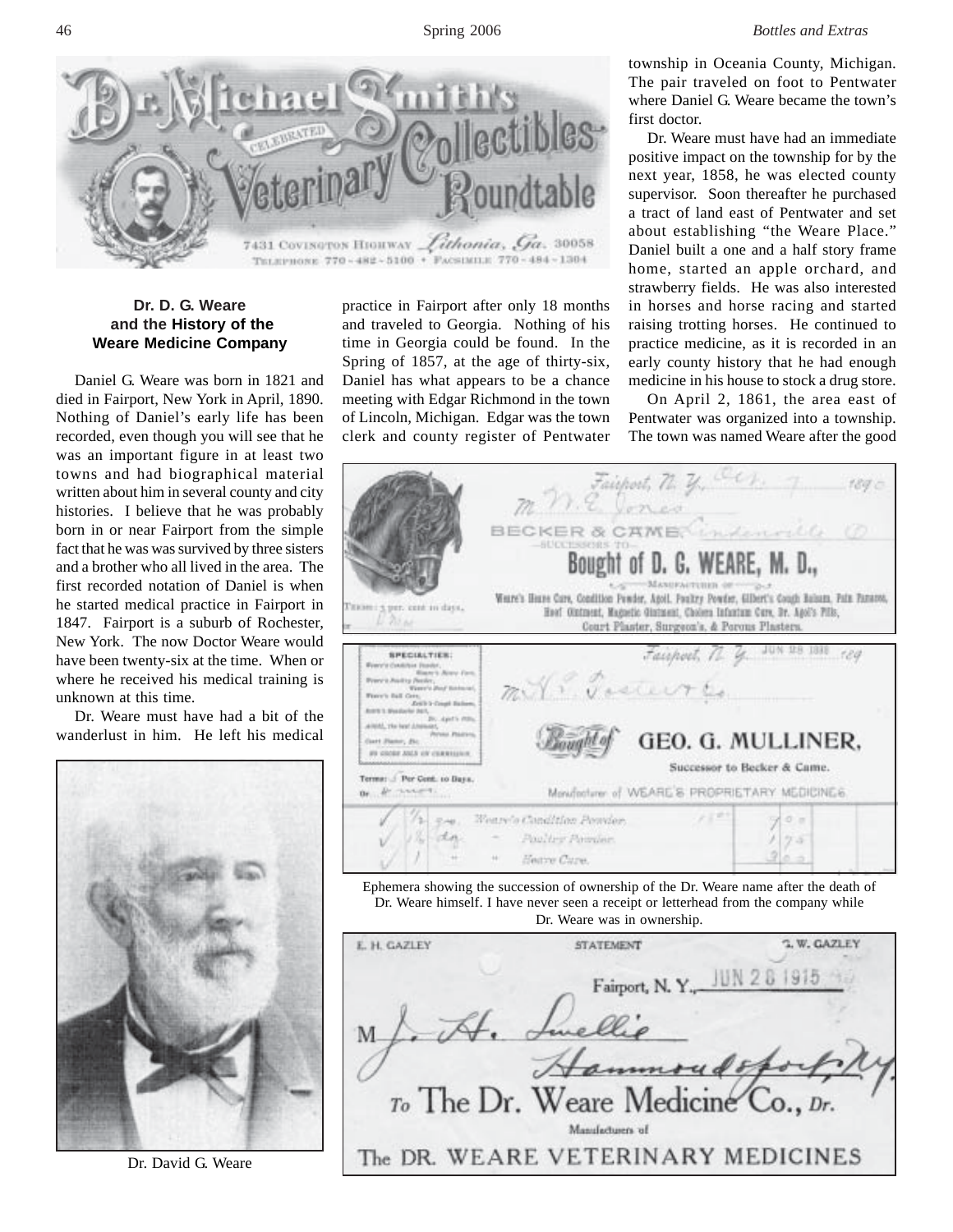## *Bottles and Extras* Spring 2006 47

doctor and still exists today. As the country was now engulfed in the Civil War, the little backwoods township that was Weare felt the call of Patriotism. Company I, Sixth Michigan Cavalry was raised in Pentwater by C. W. Deane, the town lawyer. Dr. Daniel Weare signed up as company surgeon on October 15, 1862. He is listed as 41 years old when he went off to the rigors of war. The Sixth was to become part of what is now called the "Michigan Brigade." This Brigade was commanded by Brigadier General George Custer. Their first major engagement was during the Southern invasion of Pennsylvania by General Lee's Army of Virginia. The Sixth fought at Hanover, and then led by General



Heave Remedy box c1910. The company name on the box suggests this packaging was produced during the time of Gazley ownership. The side panel (below) has the 1906 Drug Act disclaimer.



Custer, met the Confederate Cavalry on July 3rd, 1863 on the fields east of Gettysburg and won the day. During their service, the Sixth Michigan Cavalry lost 49 killed in action, 26 men died from wounds, and 247 died of disease for a 18.1% casualty rate. Dr. Weare survived his time in the Army and was mustered out of service on November 7th, 1865 in Leavenworth, Kansas.

While I have no recorded facts concerning Dr. Weare, I can say that many Civil War surgeons for Cavalry units doubled as the unit's farrier. They would usually spend time doctoring the men and the horses. Since Daniel had an interest in horses prior to entering the service, it's a good bet that his three years spent in the army provided him with many opportunities to develop veterinary medicines and try them out first hand. It is only after his time in the service that he is recorded as a producer of horse remedies.

Dr. Weare returned to Weare, Michigan after the war, and in 1868, he purchased the drug store in Pentwater formerly owned by E. A. Weaver. In 1873, at the age of 52, Daniel Weare sold his store and land holdings and moved back to Fairport, New York, leaving the town named after him. No biographical information in either Weare or Fairport address why Dr. Weare made this move. We do know that in that same year, he opened a drug store on Main Street in Fairport.

Daniel seems to have settled down, as in Michigan, to the life of a successful business man. Little is recorded during this time for him as a physician. He is generally described in newspaper reports as a chemist and druggist. His sales of veterinary medicines seem to take center stage as the Monroe County Mail newspaper describes his remedies for domestic animals as having a national reputation. The paper on April, 1, 1887 describes Dr. Weare as